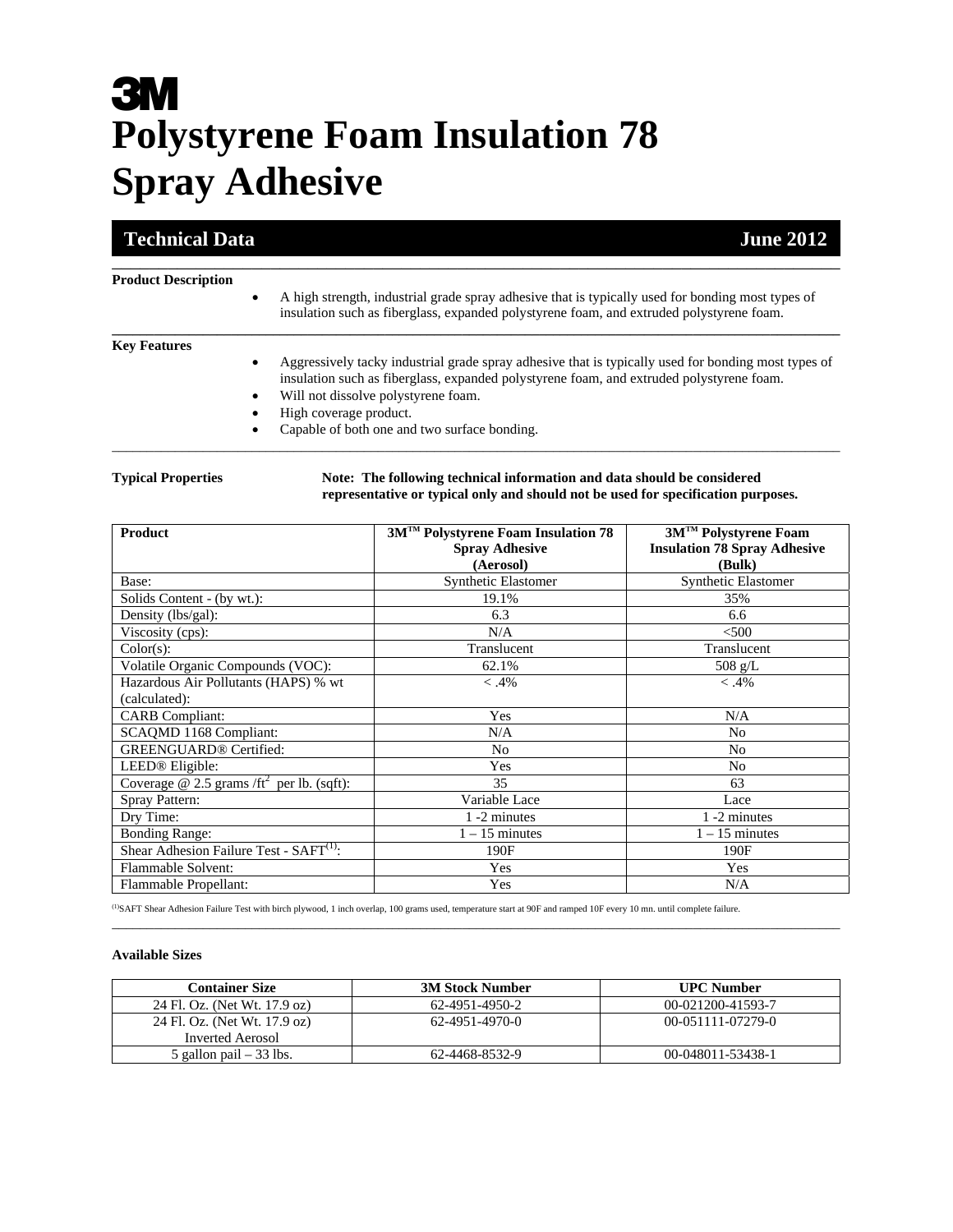# **3M Polystyrene Foam Insulation 78 Spray Adhesive**  \_\_\_\_\_\_\_\_\_\_\_\_\_\_\_\_\_\_\_\_\_\_\_\_\_\_\_\_\_\_\_\_\_\_\_\_\_\_\_\_\_\_\_\_\_\_\_\_\_\_\_\_\_\_\_\_\_\_\_\_\_\_\_\_\_\_\_\_\_\_\_\_\_\_\_\_\_\_

| <b>Storage</b>                                        | Store product at $60^{\circ}$ -80 $^{\circ}$ F (16 $^{\circ}$ -27 $^{\circ}$ C) for maximum storage life. Higher temperatures<br>reduce normal storage life. Lower temperatures may cause increased viscosity of a<br>temporary nature. Rotate stock on a "first in-first out" basis.                                                                                                                                                                                                                                                                                                                                                                                                                                                  |  |
|-------------------------------------------------------|----------------------------------------------------------------------------------------------------------------------------------------------------------------------------------------------------------------------------------------------------------------------------------------------------------------------------------------------------------------------------------------------------------------------------------------------------------------------------------------------------------------------------------------------------------------------------------------------------------------------------------------------------------------------------------------------------------------------------------------|--|
| <b>Shelf Life</b>                                     | When stored at the recommended conditions in original, unopened container, this product<br>has a shelf life if 15 months from date of shipment.                                                                                                                                                                                                                                                                                                                                                                                                                                                                                                                                                                                        |  |
| <b>Precautionary Information</b>                      | Refer to product label and Material Safety Data Sheet for health and safety information<br>before using this product. For additional health and safety information, call 1-800-364-3577<br>or $(651)$ 737-6501.                                                                                                                                                                                                                                                                                                                                                                                                                                                                                                                        |  |
| <b>Technical Information</b>                          | The technical information, recommendations and other statements contained in this<br>document are based upon testes or experience that 3M believes are reliable, but the accuracy<br>or completeness of such information is not guaranteed.                                                                                                                                                                                                                                                                                                                                                                                                                                                                                            |  |
| <b>Product Use</b>                                    | Many factors beyond 3M's control and uniquely within user's knowledge and control can<br>affect the use and performance of a 3M product in a particular application. Given the<br>variety of factors that can affect the use and performance of a 3M product, user is solely<br>responsible for evaluating the 3M product and determining whether it is fit for a particular<br>purpose and suitable for user's method of application.                                                                                                                                                                                                                                                                                                 |  |
| Warranty,<br><b>Limited Remedy,</b><br>and Disclaimer | Unless an additional warranty is specifically stated on the applicable 3M product packaging<br>or product literature, 3M warrants that each 3M product meets the applicable 3M product<br>specification at the time 3M ships the product. 3M MAKES NO OTHER WARRANTIES<br>OR CONDITIONS, EXPRESS OR IMPLIED, INCLUDING, BUT NOT LIMITED TO,<br>ANY IMPLIED WARRANTY OR CONDITION OF MERCHANTABILITY OR<br>FITNESS FOR A PARTICULAR PURPOSE OR ANY IMPLIED WARRANTY OR<br>CONDITION ARISING OUT OF A COURSE OF DEALING, CUSTOMER OR USAGE<br>OF TRADE. If the 3M product does not conform to this warranty, then the sole and<br>exclusive remedy is, at 3M's option, replacement of the 3M product or refund of the<br>purchase price. |  |
| <b>Limitation of Liability</b>                        | Except where prohibited by law, 3M will not be liable for any loss or damage arising from<br>the 3M product, whether direct, indirect, special, incidental or consequential, regardless of<br>the legal theory asserted, including warranty, contract, negligence or strict liability.                                                                                                                                                                                                                                                                                                                                                                                                                                                 |  |